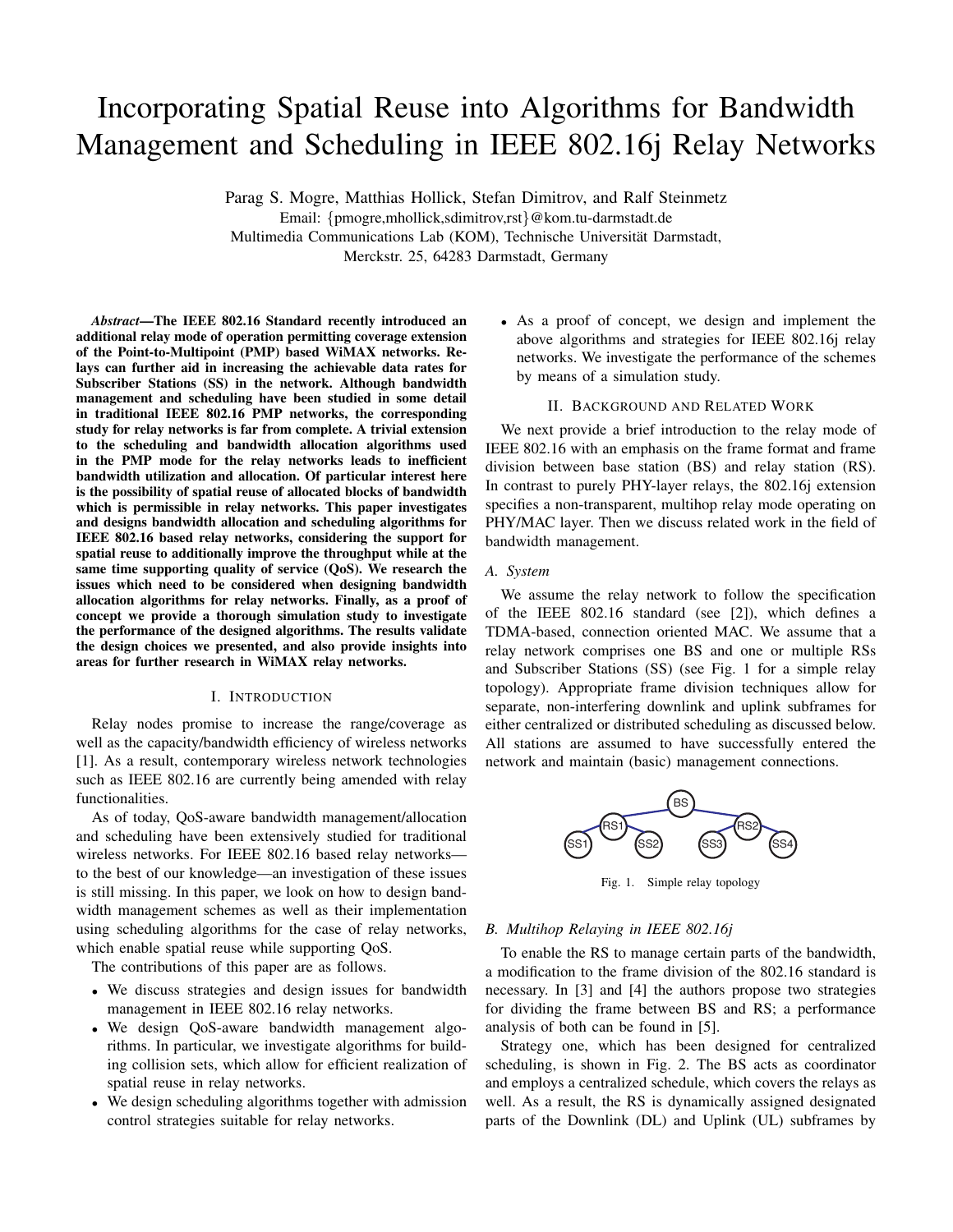

Fig. 2. Frame division with centralized scheduling (Source: [3])

the BS. A second strategy for frame division is also presented in the latter work which enables distributed scheduling. Here the relay frame is embedded into the UL subframe. BS and RS communicate using the regular UL/DL subframes, while communication between RS and SS are carried out in the dedicated relay subframe. From the perspective of a SS, the RS appears as a BS. Hence, the relay subframe should start at a fixed offset to allow for periodicity; moreover, it should not be inserted at the end of the UL-subframe to allow for a variable size. For the remainder of this work, we assume strategy one for the frame division. Another frame division strategy proposed by the authors in [6] uses spatial reuse beyond three tiers in the relay network. This approach is, however, not flexible and not applicable for smaller trees and it is not considered here.

## *C. Spatial Reuse*

Spatial reuse can increase the capacity of the network in addition to increasing its coverage. If we assume a single frequency relay network, the depth of the relay tree needs to be large enough, however, to facilitate spatial reuse. Again appropriate frame division strategies have to be employed and implemented to allow for spatial reuse. We build on the centralized frame division algorithm from [3] and [4], since it provides for maximum flexibility of the schedule within each frame. We extend the frame structure with one additional dimension to support OFDMA and each downlink and uplink burst can be allocated to more than one station to permit spatial reuse.

#### *D. Bandwidth Management and Scheduling*

Bandwidth management, admission control (AC) and scheduling are well studied for the point-to-multipoint mode of the 802.16 standard (See e.g. [7], [8], [9] and [10]). According to the standard, the AC decision are performed by the BS. Each SS manages its service flows by using 802.16's DSA (add), DSC (change) and DSD (delete) control messages. The BS is responsible for admitting and granting flows respecting the corresponding QoS classes (if possible). The BS then periodically (each frame) calculates and disseminates the schedule using the DL/UL-map.

For single hop networks, there exist appropriate QoS-aware scheduling mechanisms. However, for relay networks with spatial reuse, such mechanisms are not well studied.

We propose to build on [7], which describes an efficient two-level QoS-aware scheduling algorithm tailored for IEEE 802.16 networks. The first layer uses a Deficit Fair Priority Queue  $(DFPQ)^1$  to decide which QoS class should be granted next. UGS bandwidth is allocated already during admission, for the remaining classes, the priorities are as follow:  $rtPS$  $nrtPS > BE$ . Downlink flows are prioritized over Uplink flows.

The second layer of the scheduling algorithm from [7] uses different types of priority queues to match service flow type: Earliest Deadline First (EDF) for the rtPS queues, Weighted Fair Queue (WFQ) for the nrtPS queues and Round Robin (RR) for the BE queues. However, in its current form, the algorithms from [7] cannot be directly applied to relay networks since multihop operation as well as spatial reuse are not supported.

Admission control and scheduling in relay networks are also investigated in [8]. The authors propose algorithms for scheduling multihop transmissions based on the deadline of the packets. The algorithms base on an even-odd labelling scheme that operates on the links of the scheduling tree. As a result, it cannot easily be implemented in realistic networks following the IEEE 802.16j specification. Still, the basic idea of [8] is of interest for our work, which aims to optimally exploit the network topology using spatial reuse.

Other related work for admission control and scheduling within IEEE 802.16 networks can be found in Refs. [9], [10] and [11]. Since this work is not directly beneficial for our intended scenario, we only describe it briefly: [9] studies admission control algorithms for the PMP mode as well as strategies for bandwidth estimation of the rtPS and nrtPS flows for minimizing delays and avoiding unneeded bandwidth reservations. [10] discusses an AC strategy for distributed scheduling with a long term planning of the network resources. To cut down the control information overhead, in [11] the possibility of minimizing the control information overhead by using aggregation and concatenation of the connections between the relay station and the base station is discussed.

## III. ALGORITHMS FOR BANDWIDTH MANAGEMENT AND SCHEDULING IN RELAY NETWORKS

We next investigate and design bandwidth allocation and scheduling algorithms for IEEE 802.16 based relay networks. Design goals are to maximize the throughput in the relay network by supporting spatial reuse while supporting strict QoS requirements. This necessitates mechanisms to allow for proper reuse of the wireless channel, i.e. avoidance of interference by appropriate bandwidth allocation to slots. Moreover, to optimize the achievable delay, the algorithms needs to ensure the scheduling of the individual slot reservations, such that

<sup>&</sup>lt;sup>1</sup>DFPQ is based on the Deficit Weighted Round Robin (DWRR) algorithm. At each step the algorithm selects the next queue and allocates some slots for the bandwidth requests on the top of the queue. The number of bits to be granted from the selected queue is based on the sum of the maximum admitted bandwidth for all service flows, belonging to that queue. This way the algorithm gives a chance of transmission and prevents the starvation of the low priority flows.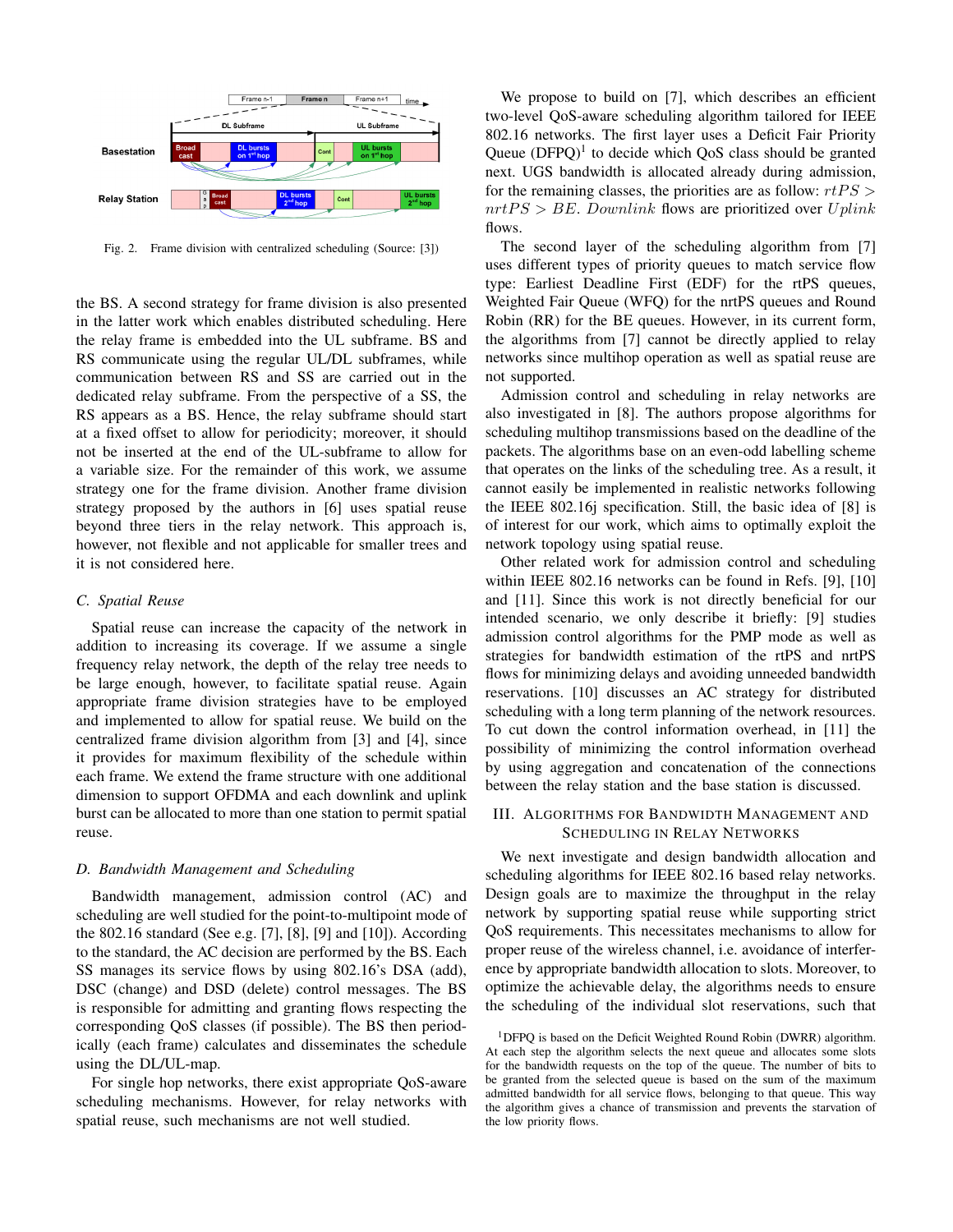grants for one hop of a connection precede the grants for the following hop.

The fundament for our bandwidth management algorithms is to obtain—based on the topology of the relay network—the set of links that can be successfully scheduled simultaneously. We next develop algorithms to obtain this set by obtaining the collision sets (*collSets*) in the relay network. The designed collision set builder (CSB) analyzes the network topology and builds on algorithms to identify so-called activation sets (*actSets*) and interference graphs (*intfrGraph*), which contain the links that can be simultaneously activated or cause interference, respectively.

Subsequently we design Admission Control (AC) schemes to determine, if new service flows can be admitted depending on the current network load. Finally, we design scheduling schemes to implement the above strategies and to grant adequate transmission slots for fulfilling the requested QoS. An overview of the developed system architecture is shown in Fig. 3.



Fig. 3. System overview

#### *A. Interference Graph, Activation Sets and Collision Sets*

We define the interference graphs as well as the activation and collision sets as follows.

The *intfrGraph* contains the links of the topology as vertexes. Every edge in this graph signifies interference between the two links in the topology, which is represented by the connected vertexes. In our sample topology, a part of the uplink *intfrGraph* is defined by the edges from vertexes SS1  $\rightarrow$  RS1, SS2  $\rightarrow$  RS1 and RS2  $\rightarrow$  BS to vertex RS1  $\rightarrow$  BS. The CSB algorithm uses the *intfrGraph*, together with the *actSets* to build the collision sets of the topology.

*actSets* contain all possible sets of links which can be simultaneously used for transmissions. In our sample topology, the transmissions  $BS \rightarrow RS2$  and  $RS1 \rightarrow SS1$  can take place simultaneously. The scheduler builds on the identified *actSets*, by assigning the same slots in a frame for multiple noninterfering links.

*collSets* contain all possible sets of links, for which no two links can reuse the same slot simultaneously. For the scheduler, the sum of the given grants for all links in a *collSet* should never exceed the number of slots available in the subframe. In our simple topology links  $RS1 \rightarrow SS1$ ,  $RS1 \rightarrow SS2$  and BS  $\rightarrow$  RS1 form one *collSet*. The AC and the scheduling utilize the *collSets* in order to determine the maximum amount of data that can be transmitted in the topology for the different links for every frame or part of the frame.

## *B. Collision Set Building Process*

Algorithms to obtain the *actSets*, *intfrGraph* and *collSets* form the basis of our scheme and are detailed in the following for the cases of no reuse, full reuse or tree-based reuse permitted.

*1) CSB with No Reuse Permitted (NR):* The basic bandwidth allocation scheme of IEEE 802.16 does not permit reuse. We implement this scheme to act as a baseline for our algorithms, the corresponding CSB treats every pair of links as interfering. The number of *actSets* equals the total number of links, each *actSet* contains one link only. The *intfrGraph* is fully connected and exactly one *collSet* holding all links is defined. The *actSets* are ordered such that the scheduler respects the order of hops in multihop connections  $(1^{st}$  hop subframe before  $2^{nd}$  hop subframe, etc.).

*2) CSB with Full Reuse Permitted (FR):* CSB-FR has been designed to provide maximum throughput by optimizing the spatial reuse of slots. The *actSets* are built by recursively adding non-interfering links. The result sets are filtered for duplicates and any subsets are removed. A con of CSB-FR is that a correct ordering of the grants along multiple hops cannot be achieved for the entire network. This can lead to increased delays and a waste of granted resources in case that queues of the  $2^{nd}$ ,  $3^{rd}$ , etc. hop do not yet hold data after a transmission commenced. Once the queues are populated, this effect should be minimal<sup>2</sup>.

Algorithm 1 shows the pseudocode for obtaining the activation sets with full reuse permitted; Algorithm 2 shows the pseudocode for building the corresponding interference graph and Algorithm 3 shows the pseudocode for obtaining the collision set.

For our algorithms, we define the following variables.

- $Nodes = (node_1, ..., node_n)$ : the set of nodes.
- Links =  $(link_1, ..., link_n)$ : the set of links.
- $acts = (actSet<sub>1</sub>, ..., actSet<sub>n</sub>)$ : the activation sets.
- $\int$  interference graph.
- collSets =  $(collSet_1, ..., collSet_n)$ : the collision sets.

Table I shows the *actSet* and Table II shows the *collSets* obtained using the above algorithms for full reuse.

*3) CSB with Tree-based Reuse Permitted (TBR):* To minimize the amount of grants, for which there is no data to be transmitted, we propose to build *actSet* based on the link tier. The sets contain only links with the same tier of the tree, counted as number of hops from the BS. CSB-TBR does not maximize the reuse, but optimize efficiency and delay, since it allows to order the *actSets* such that grants are given first for the  $1^{st}$  hop, next for the  $2^{nd}$  hop, etc.

 $2$ According to draft 802.16j [2], only the service flow endpoint can request bandwidth for a flow. With non-ordered grants, this might lead to data getting trapped in a queue, after the endpoint stops sending data and requesting bandwidth for it. Allowing RSs to generate requests for the remaining data solves this issue.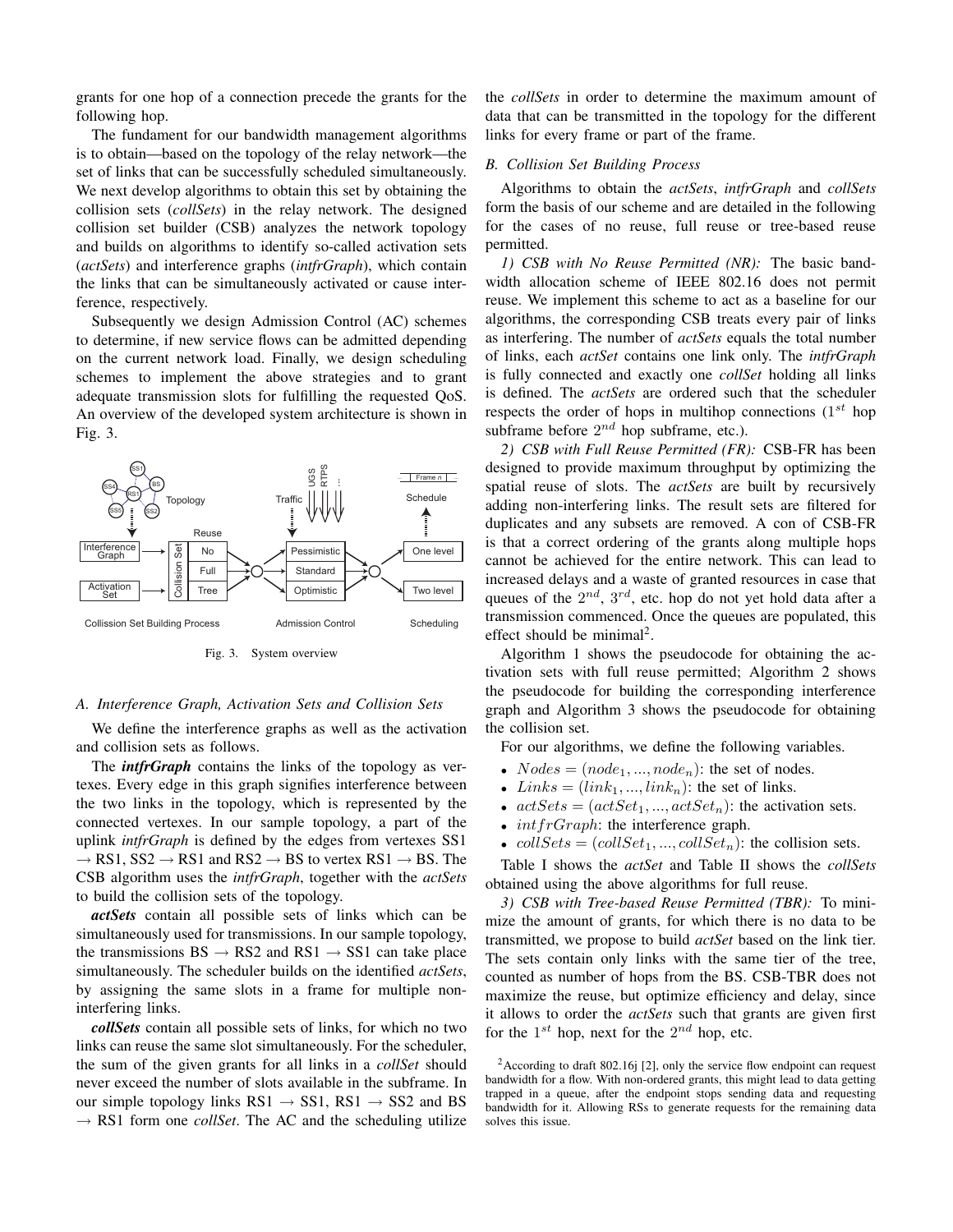## Algorithm 1 Building *actSets* for Full Reuse

| 1:  | $actSets = newList()$<br>$\triangleright$ Create list of activation sets                    |  |  |  |
|-----|---------------------------------------------------------------------------------------------|--|--|--|
| 2:  | for $link_i \in Links$ do<br>$\triangleright$ Start building activation sets with each link |  |  |  |
| 3:  | $\triangleright$ Create list with links in activation set<br>$addedLinks = newList()$       |  |  |  |
| 4:  | added Links.add(link <sub>i</sub> )                                                         |  |  |  |
| 5:  | $restLinks = newList()$<br>$\triangleright$ Create list with all other links                |  |  |  |
| 6:  | for $link_i \in Links$ do                                                                   |  |  |  |
| 7:  | if $link_i! = link_i$ then                                                                  |  |  |  |
| 8:  | restLinks.add(link <sub>i</sub> )                                                           |  |  |  |
| 9:  | end if                                                                                      |  |  |  |
| 10: | end for                                                                                     |  |  |  |
| 11: | $removeInterfering Links (link, restLinks)$                                                 |  |  |  |
| 12: | $addNextLinkToSet(added Links, restLinks)$                                                  |  |  |  |
| 13: | end for                                                                                     |  |  |  |
| 14: | <b>function</b> ADDNEXTLINKTOSET(addedLinks, $restLinks$ )                                  |  |  |  |
| 15: | $\triangleright$ Adds next possible link to the activation set                              |  |  |  |
| 16: | if $restLinks.isEmpty()$ then                                                               |  |  |  |
| 17: | $\triangleright$ If no more links to be added, this is a activation set                     |  |  |  |
| 18: | if $! acts. contains (added Links)$ then                                                    |  |  |  |
| 19: | $\triangleright$ Add to the list, only if not present already                               |  |  |  |
| 20: | acts. add (added Links)                                                                     |  |  |  |
| 21: | end if                                                                                      |  |  |  |
| 22: | else                                                                                        |  |  |  |
| 23: | for $link_k \in restLinks$ do<br>$\triangleright$ Add each of the remaining links           |  |  |  |
| 24: | $addedLinks.add(link_k)$                                                                    |  |  |  |
| 25: | $restLinksNew = restLinks$                                                                  |  |  |  |
| 26: | $removeInterfering Links(link_k, restLinksNew)$                                             |  |  |  |
| 27: | $\triangleright$ Remove all interfering links                                               |  |  |  |
| 28: | $addNextLinkToSet(added Links, restLinksNew)$                                               |  |  |  |
| 29: | $\triangleright$ Add next possible link to the activation set                               |  |  |  |
| 30: | $added Links.remove(link_k)$                                                                |  |  |  |
| 31: | end for                                                                                     |  |  |  |
| 32: | end if                                                                                      |  |  |  |
| 33: | end function                                                                                |  |  |  |
|     |                                                                                             |  |  |  |

Algorithm 4 shows the pseudocode for obtaining the activation sets with tree-based reuse permitted, Table III shows the activation sets for the topology in Fig. 1 in the tree-based reuse scenario. Algorithm 5 shows the pseudocode for building the corresponding interference graph.

## *C. Admission Control (AC)*

We designed three AC strategies to complement the above algorithms. The bandwidth manager executes the AC algorithm on base of all stored DSA-REQ messages, the available subframe size and the set of the already admitted service flows. All schemes check whether the BW-requirements of all service flows for all hops fit into the subframes for every collision

TABLE I *actSets* FOR FULL REUSE FOR TOPOLOGY IN FIG. 1

| <b>FR-actSet</b>         | <b>Downlink</b> ( <b>Uplink</b> is vice versa) |
|--------------------------|------------------------------------------------|
|                          | $BS \rightarrow RS1, RS2 \rightarrow SS3$      |
| $\overline{\phantom{a}}$ | $BS \rightarrow RS1, RS2 \rightarrow SS4$      |
| $\overline{\mathcal{E}}$ | $BS \rightarrow RS2, RS1 \rightarrow SS1$      |
| $\overline{4}$           | $BS \rightarrow RS2, RS1 \rightarrow SS2$      |
| $\overline{\phantom{1}}$ | $RS1 \rightarrow SS1, RS2 \rightarrow SS3$     |
| 6                        | $RS1 \rightarrow SS1, RS2 \rightarrow SS4$     |
| 7                        | $RS1 \rightarrow SS2, RS2 \rightarrow SS3$     |
| $\mathbf{Q}$             | $RS1 \rightarrow SS2, RS2 \rightarrow SS4$     |

TABLE II *collSets* FOR FULL REUSE FOR TOPOLOGY IN FIG. 1

| <b>FR-collSet</b>   Downlink (Uplink is vice versa)                  |  |  |
|----------------------------------------------------------------------|--|--|
| $BS \rightarrow RSI$ . $BS \rightarrow RS2$                          |  |  |
| $BS \rightarrow RSI$ , $RS1 \rightarrow SS1$ , $RS1 \rightarrow SS2$ |  |  |
| $BS \rightarrow RS2$ , RS2 $\rightarrow SS3$ , RS2 $\rightarrow SS4$ |  |  |

## Algorithm 2 Building *intfrGraph* for Full Reuse

1:  $\operatorname{inf}_i \operatorname{Graph} = \operatorname{newList}()$   $\triangleright$  Create the intfr<br/>Graph 2: for  $\operatorname{link}_i \in \operatorname{Links}$  do  $\triangleright$  Add all links to the intfr<br/>Graph

2: for  $link_i \in Links$  do  $\triangleright$  Add all links to the intfrGraph 3: for  $link_i \in Links$  do

3: for  $link_j \in Links$  do<br>4: if  $interferes (lin)$ 

4: if  $interferes(link_i, link_j)$  then<br>5:  $\triangleright$  Add a link in the

- 5:<br>  $\triangleright$  Add a link in the intfrGraph, if the two links interfere<br>
6:<br>  $int f \cdot G \cdot rad(link_i, link_i)$ 6:  $int f rGraph.add(link_i, link_j)$ <br>7: **end if**
- 
- 7: end if
- 8: end for end for

# Algorithm 3 Building *collSets* using CSB-FR

| ິ   |                                                                                      |  |  |  |
|-----|--------------------------------------------------------------------------------------|--|--|--|
| 1:  | $\triangleright$ Create the list of collision domains<br>$collSets = newList()$      |  |  |  |
| 2:  | for $link_i \in Links$ do<br>$\triangleright$ Start building collSets with each link |  |  |  |
| 3:  | $addedLinks = newList()$                                                             |  |  |  |
| 4:  | $\triangleright$ Create a list with links in the collision domain                    |  |  |  |
| 5:  | addedLinks.add(link <sub>i</sub> )                                                   |  |  |  |
| 6:  | $restLinks = newList()$<br>$\triangleright$ Create a list with all other links       |  |  |  |
| 7:  | for $link_i \in Links$ do                                                            |  |  |  |
| 8:  | if $link_i! = link_i$ then                                                           |  |  |  |
| 9:  | restLinks.add(link <sub>i</sub> )                                                    |  |  |  |
| 10: | end if                                                                               |  |  |  |
| 11: | end for                                                                              |  |  |  |
| 12: | $addNextLinkTocollSet(addedLinks, restLinks)$                                        |  |  |  |
| 13: | end for                                                                              |  |  |  |
| 14: | function ADDNEXTLINKTOCOLLSET(addedLinks, $restLinks$ )                              |  |  |  |
| 15: | $\triangleright$ Adds next possible link to the collision domain                     |  |  |  |
| 16: | if $restLinks.isEmpty()$ then                                                        |  |  |  |
| 17: | $\triangleright$ If no more links to be added, this is a activation set              |  |  |  |
| 18: | if $ collSets_{\cdot} contains (added Links)$ then                                   |  |  |  |
| 19: | $\triangleright$ Add to the list, only if not present already                        |  |  |  |
| 20: | collSets.add(addedLinks)                                                             |  |  |  |
| 21: | end if                                                                               |  |  |  |
| 22: | else                                                                                 |  |  |  |
| 23: | for $link_k \in restLinks$ do<br>$\triangleright$ Add each of the remaining links    |  |  |  |
| 24: | $added Links.add(line_k)$                                                            |  |  |  |
| 25: | $restLinksNew = restLinks$                                                           |  |  |  |
| 26: | $removeReusingLinks(link_k, restLinksNew)$                                           |  |  |  |
| 27: | $\triangleright$ Remove all possibly reusing links                                   |  |  |  |
| 28: | $addNextLinkToSet(added Links, restLinksNew)$                                        |  |  |  |
| 29: | $\triangleright$ Add next possible link to the collision domain                      |  |  |  |
| 30: | $added Links.remove(link_k)$                                                         |  |  |  |
| 31: | end for                                                                              |  |  |  |
| 32: | end if                                                                               |  |  |  |
| 33: | end function                                                                         |  |  |  |
|     |                                                                                      |  |  |  |

domain; thus the performance of the AC schemes directly depends on the quality of the CSB.

- Pessimistic Admission Control (PAC) checks service flows using the *maximum* BW-requirements:  $bw_i$  =  $max_i$ , which assures that the network is never overloaded.
- Standard Admission Control (SAC) checks service flows using the *average* BW-requirements:  $bw_j$  $(min_j + max_j)/2$ , which results in a saturated network in average.
- Optimistic Admission Control (OAC) checks service flows using the *minimum* BW-requirements:  $bw_j = min_j$ , which allows the network to be over-saturated.

Where  $bw_i$  is the bandwidth request of flow j with  $min_i$ and  $max<sub>j</sub>$  bandwidth requirements.

For the AC decision the following condition must be applied for the service flows for the set of links for every *collSet* (or for all the links in the topology for the no reuse case):

$$
\sum_{i=1}^{num_{links}} \sum_{j=1}^{num_{flows}} partof(i, path_j).bw_j \leq size_{subframe}
$$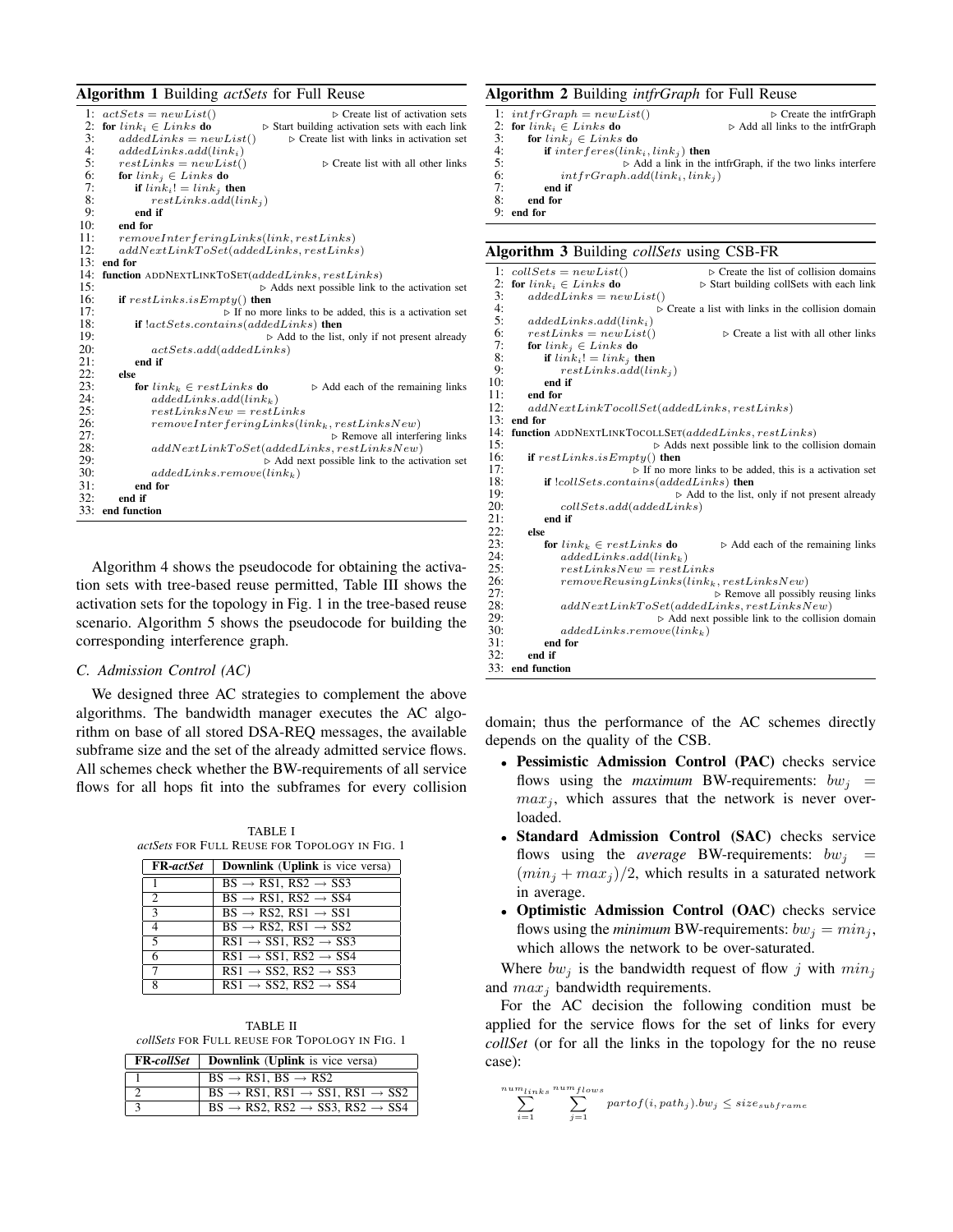## Algorithm 4 Building *actSets* for Tree-based Reuse

| l: - | $\triangleright$ Create the list of activation sets<br>$actSets = newList()$                |
|------|---------------------------------------------------------------------------------------------|
| 2:   | $links PerLevel = assignLevels(Links)$                                                      |
| 3:   | $\triangleright$ Assign a tree level to each link                                           |
| 4:   | $downlinkLinksPerLevel = getDownlinkLinks(linksPerLevel)$                                   |
| 5:   | $\triangleright$ Get only the downlink links                                                |
| 6:   | $uplinkLinksPerLevel = getUplinkLinks(linksPerLevel)$                                       |
| 7:   | $\triangleright$ Get only the uplink links                                                  |
| 8:   | $\triangleright$ Start building activation sets with each link<br>for $link_i \in Links$ do |
| 9:   | $\triangleright$ Create a list with links in the activation set<br>$addedLinks = newList()$ |
| 10:  | $addedLinks.add(link_i)$                                                                    |
| 11:  | $restLinks = newList()$<br>$\triangleright$ Create a list with all other links              |
| 12:  | for $level \in levels$ do<br>$\triangleright$ Cycle starting from the lowest level          |
| 13:  | $addNextLinkToSet(emptySet, downlinkLinksPerLevel$                                          |
| 14:  | (level)<br>$\triangleright$ Add the possible activation sets for that level                 |
| 15:  | end for                                                                                     |
| 16:  | for level $\in$ levels. reverse() do<br>$\triangleright$ Cycle from the highest level       |
| 17:  | $addNextLinkToSet(emptySet, uplinkLinksPerLevel$                                            |
| 18:  | $\triangleright$ Add the possible activation sets for that level<br>(level)                 |
| 19:  | end for                                                                                     |
| 20:  | end for                                                                                     |

#### Algorithm 5 Building *intfrGraph* for Tree-based Reuse

|     | 1: $linksPerLevel = assignLevels(Links)$ |                                                                                                     |  |
|-----|------------------------------------------|-----------------------------------------------------------------------------------------------------|--|
| 2:  |                                          | $\triangleright$ Assign a tree level to each link                                                   |  |
|     | 3: $intrGraph = newList()$               | $\triangleright$ Create the intfrGraph                                                              |  |
|     | 4: for $link_i \in Links$ do             | $\triangleright$ Add all links to the intfrGraph                                                    |  |
| 5:  | for $link_i \in Links$ do                |                                                                                                     |  |
| 6:  |                                          | if $interferes(link_i, link_j) or level_{link_i}!=level_{link_i}$ then                              |  |
| 7:  |                                          | $\triangleright$ Add a link to intfrGraph, if the two links interfere or have different tree levels |  |
| 8:  | $intfrGraph.add(link_i, link_i)$         |                                                                                                     |  |
| 9:  | end if                                   |                                                                                                     |  |
| 10: | end for                                  |                                                                                                     |  |
| 11: | end for                                  |                                                                                                     |  |

Where  $num_{links}$  is the # of links in the *collSet*,  $num_{flows}$ is the # of service flows and  $partof(i, path<sub>i</sub>)$  is a function, which returns 1 if link  $i$  is part of the path of flow  $i$ .  $size_{subframe}$  is the size of the subframe, in which the service flows have to be scheduled.

#### *D. Scheduling*

We develop a relay-aware *simple* as well as a *priority-based* (two-level) scheduling scheme to implement the obtained bandwidth allocation in an IEEE 802.16 compatible fashion. Fig. 4 shows the flow of the scheduling algorithms inside the bandwidth manager, starting from the received bandwidth requests and ending with issuing the schedule (how many and which slots to grant for the individual flows) to all RSs and SSs using the DL/UL-map.

*1) Simple Scheduling (SIS):* The scheduler determines, which BW-requests can be granted. The algorithm initially grants UGS and Basic (control) flows their fixed amount of slots; for all other service flows the minimum of the admitted or requested data is granted, unless the node has requested less

TABLE III *actSets* FOR TREE-BASED REUSE FOR TOPOLOGY IN FIG. 1

| <b>TBR-actSet</b> | <b>Downlink</b> ( <b>Uplink</b> is vice versa)                      |
|-------------------|---------------------------------------------------------------------|
|                   | $\overline{BS} \rightarrow RSI$                                     |
| 2                 | $BS \rightarrow RS2$                                                |
| $\mathbf{R}$      | $RS1 \rightarrow SS1$ . $RS2 \rightarrow SS3$                       |
|                   | $RS1 \rightarrow SS1$ , $RS2 \rightarrow SS4$                       |
| 5                 | $RS1 \rightarrow SS2$ , $RS2 \rightarrow SS3$                       |
| 6                 | $\overline{RS1} \rightarrow \overline{SS2}$ , RS2 $\rightarrow$ SS4 |

in this frame. In case of a faulty AC, when even the minimum admitted bandwidth is not feasible, all grants are decreased, starting from the BE flows, followed by nrtPS, ertPS, rtPS and UGS.

After granting of the minimum admitted bandwidth, some slots in the subframe might be available, unless the CSB has accepted too many flows. These available slots are assigned proportionally to the flows with requests exceeding the admitted bandwidth (grants up to the maximum admitted bandwidth; if still slots are available grants up to  $max<sub>j</sub>$ ). To ensure the feasibility of the schedule, the constraints for all the links in every *collSet* are taken into account:

$$
\sum_{i=1}^{num_{links}} \sum_{j=1}^{num_{flows}} partof(i, path_j).grant_j \leq size_{subframe}
$$

With numlinks being the number of links in the *collSet*,  $num_{flows}$  being the number of service flows,  $grant_i$ being the grant for flow j or link i and  $size_{subframe}$  being the size of the subframe, in which the service flows are scheduled.

The algorithm has to determine how to distribute the grants among the activation sets, so that all grants can fit within the subframe. A set of inequalities containing one inequality for every link is solved:

$$
\sum_{j=1}^{m_{act\_sets}} part of (i, set_j).X_j \ge grant_i
$$

 $n.u$ 

Where  $num_{act\_sets}$  is the number of  $actSets$ , i is the link,  $X_j$  is the unknown grant for the activation set j,  $partof(i, set<sub>j</sub>)$  is a function, which returns 1 if the link i is in the activation set  $j$ .

In addition an inequality for the subframe size is added to the system:

$$
\sum_{j=1}^{num_{reuse\_sets}} X_j \leq size_{subframe}
$$

For the simple topology from Fig. 1, when using CSB-FR, the system of inequalities is as follows:

| $1.X_1 + 1.X_2 + 0.X_3 + 0.X_4 + 0.X_5 + 0.X_6 + 0.X_7 + 0.X_8 \geq grant_1$                        |
|-----------------------------------------------------------------------------------------------------|
| $0. X_1 + 0. X_2 + 1. X_3 + 1. X_4 + 0. X_5 + 0. X_6 + 0. X_7 + 0. X_8 \geq \operatorname{grant}_2$ |
| $0. X_1 + 0. X_2 + 1. X_3 + 0. X_4 + 1. X_5 + 1. X_6 + 0. X_7 + 0. X_8 \geq \operatorname{grant}_3$ |
| $0. X_1 + 0. X_2 + 0. X_3 + 1. X_4 + 0. X_5 + 0. X_6 + 1. X_7 + 1. X_8 \geq \mathit{grant}_4$       |
| $1.X_1 + 0.X_2 + 0.X_3 + 0.X_4 + 1.X_5 + 0.X_6 + 1.X_7 + 0.X_8 \geq grant_5$                        |
| $0. X_1 + 1. X_2 + 0. X_3 + 0. X_4 + 0. X_5 + 1. X_6 + 0. X_7 + 1. X_8 \geq grant_6$                |
| $1.X_1 + 1.X_2 + 1.X_3 + 1.X_4 + 1.X_5 + 1.X_6 + 1.X_7 + 1.X_8 \leq size_{subframe}$                |

In this system each row represents a link from the topology and each column represents an *actSet*. For example, the 1<sup>st</sup> row represents the link  $BS \rightarrow RS1$ , which is included only in the first two FR-*actSets* from Table I and therefore only these columns contain the value 1 as a coefficient. The  $1^{st}$  column represents the second FR-*actSet* from Table I. It includes the links  $BS \rightarrow RS1$  and  $RS2 \rightarrow SS4$ . Therefore, the coefficients for the  $1^{st}$  column for rows 1 and 5 (link RS2  $\rightarrow$  SS4) have a value of 1. The simplex method, is used to solve the system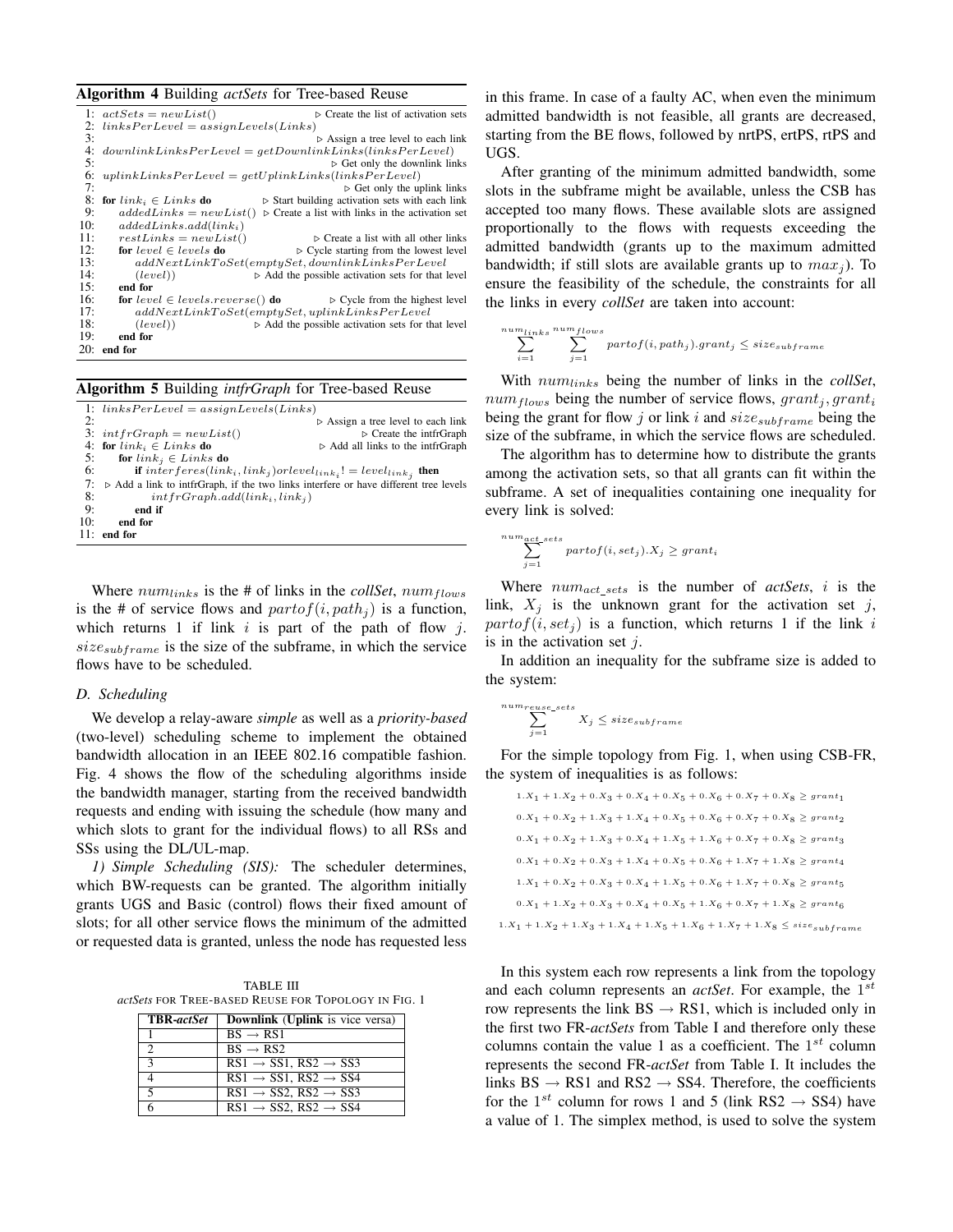

Fig. 4. Operational flow of the scheduling algorithms

of inequalities, using the following objecting function:

$$
min \sum_{j=1}^{num_{reuse\_sets}} grant_j
$$

The grants for each *actSet* are rounded down to an integer number of slots. Next, a packing algorithm assigns the grants to the individual service flows. It obtains the total number of slots granted to each flow and assigns specific subchannels and slots to it. It cycles through the *actSets* in the order they were created by the CSB. Every *actSet* is given the next part of the subframe, and that part is granted to the first waiting requests for all the links in the *actSet*.

*2) Priority-based Two-level Scheduling (TLS):* The TLS algorithm maintains different queues for the requests from different QoS classes (rtPS, ertPS, nrtPS and BE). The minimum admitted for each flow, as well as all flows from type UGS or Basic are granted initially, and the corresponding requests are removed from the queues. TLS maintains a history of grants for each connection queue and for each service type. In level one of the algorithm a queue is selected; level two selects the first request from that queue, which is granted if possible. If infeasible, the service flow is removed from the queue for the current frame. The selection of a queue is based on the lowest satisfaction index, calculated as follows:

$$
s_{type} = \frac{w_{type} \cdot \sum_{i=1}^{history}grant_{i,type}}{history.min_{type}}
$$

Where  $s_{type}$  is the satisfaction index and  $w_{type}$  is the priority weight for the queue, history is the number of frames stored as history,  $grant_{i,type}$  is the grant for the frame i from the history, given to flows from this queue and  $min_{true}$  is the min. admitted bandwidth for all flows belonging to the queue for one frame.

The priorities of the queues are weighted as follows:  $w_{rtPS} > w_{ertPS} > w_{nrtPS} > w_{BE}$ . The queues for the flows of type rtPS and ertPS are sorted based on the deadline of the packets, starting with the earliest deadline:  $deadline$ <sub>request</sub> =  $time_{request} + max\_delay_{service-flow}$ , where  $deadline_{request}$ is the deadline for the request,  $time_{request}$  is the generation time of the request and  $max\_delay_{service\_flow}$  is the maximum allowed end-to-end delay for the packets from the service flow.

The queues for the flows of type nrtPS and BE are sorted based on the lowest satisfaction index within the queue, calculated as follows:

$$
s_{flow} = \frac{\sum_{i=1}^{history}grant_{i,flow}}{history.min_{flow}}
$$

Where  $grant_{i, flow}$  is the grant for frame i from the history, given to this flow and  $min_{flow}$  is the min. admitted bandwidth for the flow for one frame.

Analog to the SIS algorithm, TLS finally obtains the grants for every selected service flow, calculates the grants per link of the topology, determines the grants for every *actSet* and creates the DL/UL-maps.

## IV. PERFORMANCE EVALUATION

In this section we analyze the performance of the developed algorithms. We investigate the trade-offs of the different schemes w.r.t. QoS provisioning, throughput and network utilization, while incorporating spatial reuse in relay networks. Existing work mainly focusses on trivial relay topologies, i.e., one-hop relaying. We have chosen the non-trivial random topology shown in Fig. 5. In particular, this topology enables us to study the performance of our algorithms in a topology where the BS and RSs serve SSs that are between one and three hops away from the BS.

## *A. Experimental Design*

In the setting of an IEEE 802.16j relay network, we investigate combinations of the following algorithms and parameters.

- Collision Set Builder (CSB) strategy: no reuse (*NR*), tree-based (*TBR*), or full reuse (*FR*).
- Admission Control (AC) strategy: pessimistic (*PAC*), standard (*SAC*), or optimistic AC (*OAC*).
- Scheduling (S) strategy: simple (*SIS*) or two-layer scheduling (*TLS*).
- Workload (WL): moderate (*MWL*) or high workload (*HWL*).

We follow a full factorial experimental design with 15 replications for each experiment. The results are presented as average values including the 95% confidence intervals. For



Fig. 5. Simulation topology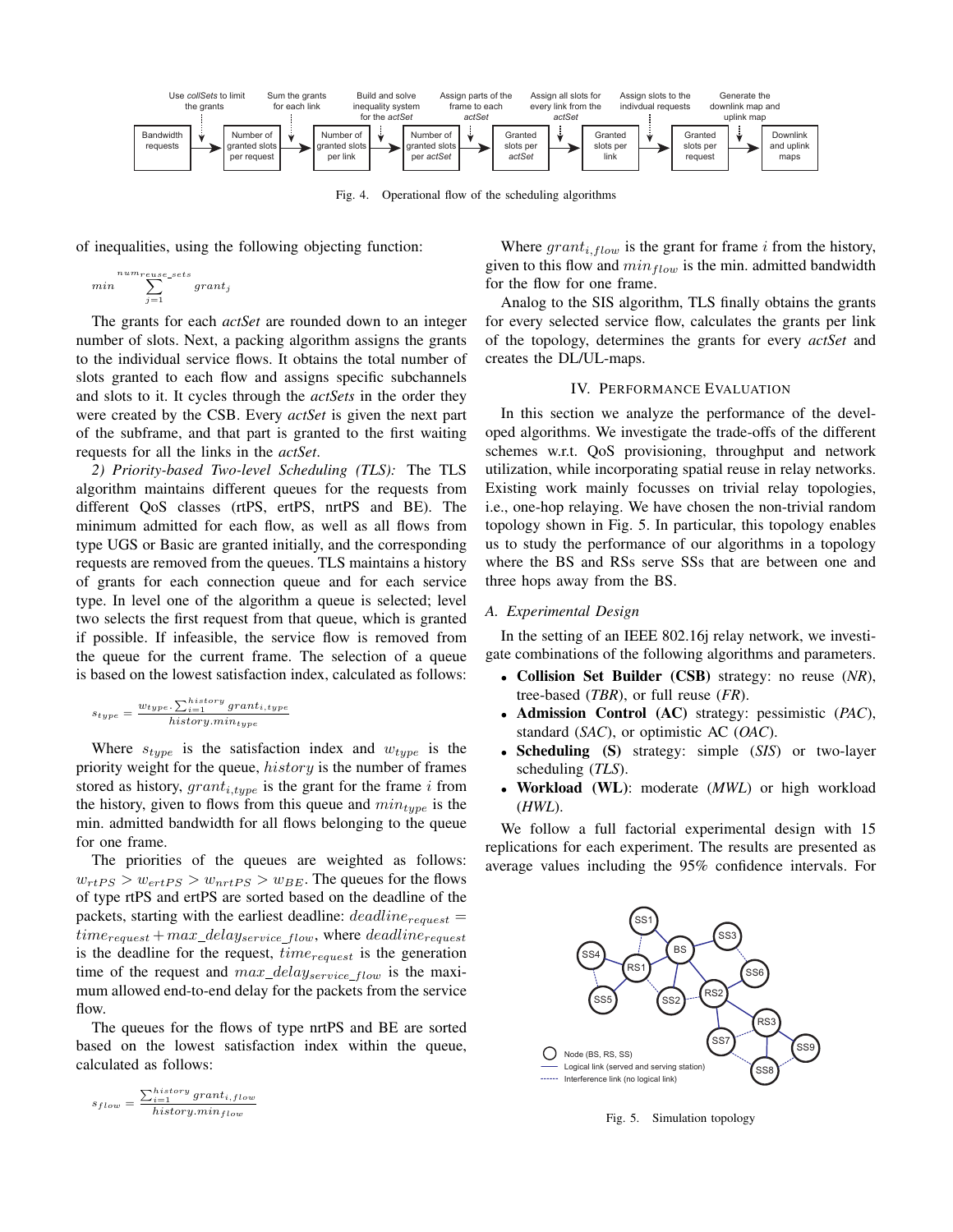| <b>Parameter</b>                 | <b>Downlink</b>                | <b>Uplink</b>  |
|----------------------------------|--------------------------------|----------------|
| Frame duration                   | 20ms                           |                |
| Frames per second                | 50                             |                |
| Number of frames                 | 3000                           |                |
| Channel bandwidth                | ETSI, $14MHz$                  |                |
| Access scheme                    | <b>OFDMA</b>                   |                |
| Symbol duration                  | $128\mu s + 8\mu s = 136\mu s$ |                |
| Symbols per frame                | 147                            |                |
| Fraction of subframe             | 60%                            | 40%            |
| Symbols per subframe             | 90                             | 57             |
| Symbols per slot                 | $\overline{2}$                 | 3              |
| Slots per subframe               | 45                             | 19             |
| Number of subcarriers            | 48                             |                |
| Number of subchannels            | 32                             |                |
| Bits per slot (QPSK 1/2)         | 96                             | 144            |
| Allocation matrix                | $45 \times 32$                 | $19 \times 32$ |
| Bits per frame (QPSK 1/2)        | 138240                         | 87552          |
| Bits per second (QPSK 1/2)       | 6912000                        | 4377600        |
| Bits per second total (QPSK 1/2) | 11289600                       |                |

TABLE IV IEEE 802.16J SIMULATION PARAMETERS

TABLE V WORKLOAD/NETWORK TRAFFIC PARAMETERS

| <b>Type</b> | <b>QoS</b>   | <b>Bandwidth in [bytes/frame]</b>  |                                         |           |
|-------------|--------------|------------------------------------|-----------------------------------------|-----------|
|             | <b>Class</b> | Minimum                            | Maximum                                 | Average   |
|             |              | variable, uniformly distributed in |                                         |           |
| <b>CBR</b>  | <b>UGS</b>   |                                    | $250 - 750$   $250 - 750$   $250 - 750$ |           |
|             |              | variable, uniformly distributed in |                                         |           |
| <b>VBR</b>  | rtPS         | $250 - 500$                        | $1\,500 - 750$ $1\,375 - 625$           |           |
| Gaming      | rtPS         | 6                                  | 15                                      |           |
| VoIP        | rtPS         |                                    |                                         |           |
|             |              | variable, uniformly distributed in |                                         |           |
| <b>VBR</b>  | nrtPS        | $250 - 500$                        | $500 - 750$   $375 - 625$               |           |
| <b>FTP</b>  | nrtPS        | 20                                 | 50                                      | 35        |
| nrtPS       | nrtPS        | .5                                 | 10                                      | 8         |
| Real trace  | nrtPS        | 200                                | 550                                     | 425       |
|             |              | variable, unif. dist. in           |                                         |           |
| <b>VBR</b>  | <b>BE</b>    | $\Omega$                           | $0 - 750$                               | $0 - 375$ |
| <b>HTTP</b> | <b>BE</b>    | $\theta$                           | 35                                      | 18        |

each experiment, we simulated 3000 frames, i.e. a duration of 60s. Table IV shows the PHY and MAC parameters of the employed IEEE 802.16 technology; Table V shows the workload/traffic parameters used in the performed simulation study, where we aimed at creating a realistic traffic mix including all service classes of IEEE 802.16.

## *B. Analysis of Results*

The effectiveness and efficiency of the developed algorithms are evaluated as follows. We have checked the established *collSets* and *actSets* of the CSB algorithms, which operated according to the specifications. Using the metrics of throughput and network utilization the efficiency of the combination of CSB, AC and scheduling is analyzed. We emphasize on the effects of the scheduling/granting algorithms, since these perform the aggregation of multiple requests and have to deal with spatial reuse while—at the same time—these have to fulfill the specifications of IEEE 802.16, i.e., grants are issued on a station/link level.

*1) Network Utilization and Throughput:* Fig. 6 shows the achievable network utilization given in number of admitted flows for the different AC schemes. We show the results for the highly loaded network, because in the moderately loaded scenario the choice of the AC scheme is not decisive, since all flows can be admitted. In the HWL scenario, we see an increase in admitted flows over PAC for SAC and a further increase for OAC. We also notice a significant difference for the number of admitted flows for the different reuse schemes. With TBR and FR significantly more flows can be admitted, due to spatial reuse.

Fig. 7 shows the obtained throughput per frame (a) as well as per link (b) for the most demanding traffic setup (OAC, HWL). The effects of the different reuse schemes are clearly visible. FR is able to sustain a much higher data rate for both scheduling schemes compared to TBR and NR. For TBR, we notice a difference between SIS and TBS in favor of the SIS scheme, while for NR the different scheduling schemes are roughly on par again.

Fig. 7(b) clearly indicates the benefits of the FR scheme. The most stressed links (i.e. the links from the BS to the one-hop RSs as well as the links between RSs) achieve a much better throughput. The data rate for the individual SSs is distributed in a fair manner.

Fig. 7(c) illustrates the percentage of Grant messages that do not lead to a reservation that can be used by the system. For all schemes the obtained values of in average below  $1\%$ for FR and 0.5% for TBR of non-successful grants can be considered to be very good. The results confirm that TBR can mitigate unsuccessful grants that are caused by misordering of the individual hops in the topology.

*2) Quality of Service:* Fig. 8 shows the obtained average delay for our experiment. We clearly see that the TBR scheme (see Fig. 8(b)) can sustain the low delay of the NR scheme (see Fig. 8(a)), despite the fact that reuse takes place. The delay of the FR scheme (see Fig.8 $(c)$ ) increases with increasing number of hops, which is a result of the non-optimal ordering of the grants. Fig. 8(d) shows that even for a saturated network, the delays for the QoS classes UGS, RTPS, NRTPS are contained in the specified delay-envelope. The (unbounded) delay of the BE class in contrast increases due to full queues and only minimal service for this class.

# V. CONCLUSION

We have investigated and designed QoS-aware bandwidth allocation and scheduling algorithms for IEEE 802.16 based relay networks, which support for spatial reuse to additionally improve the throughput of the network. By systematically evaluating various design choices, implementing proof-of-concept algorithms and by means of a thorough simulation study, we analysed the trade-offs involved in bandwidth management for IEEE 802.16 relay networks. Our insights and algorithms allow for future research in WiMAX relay networks.